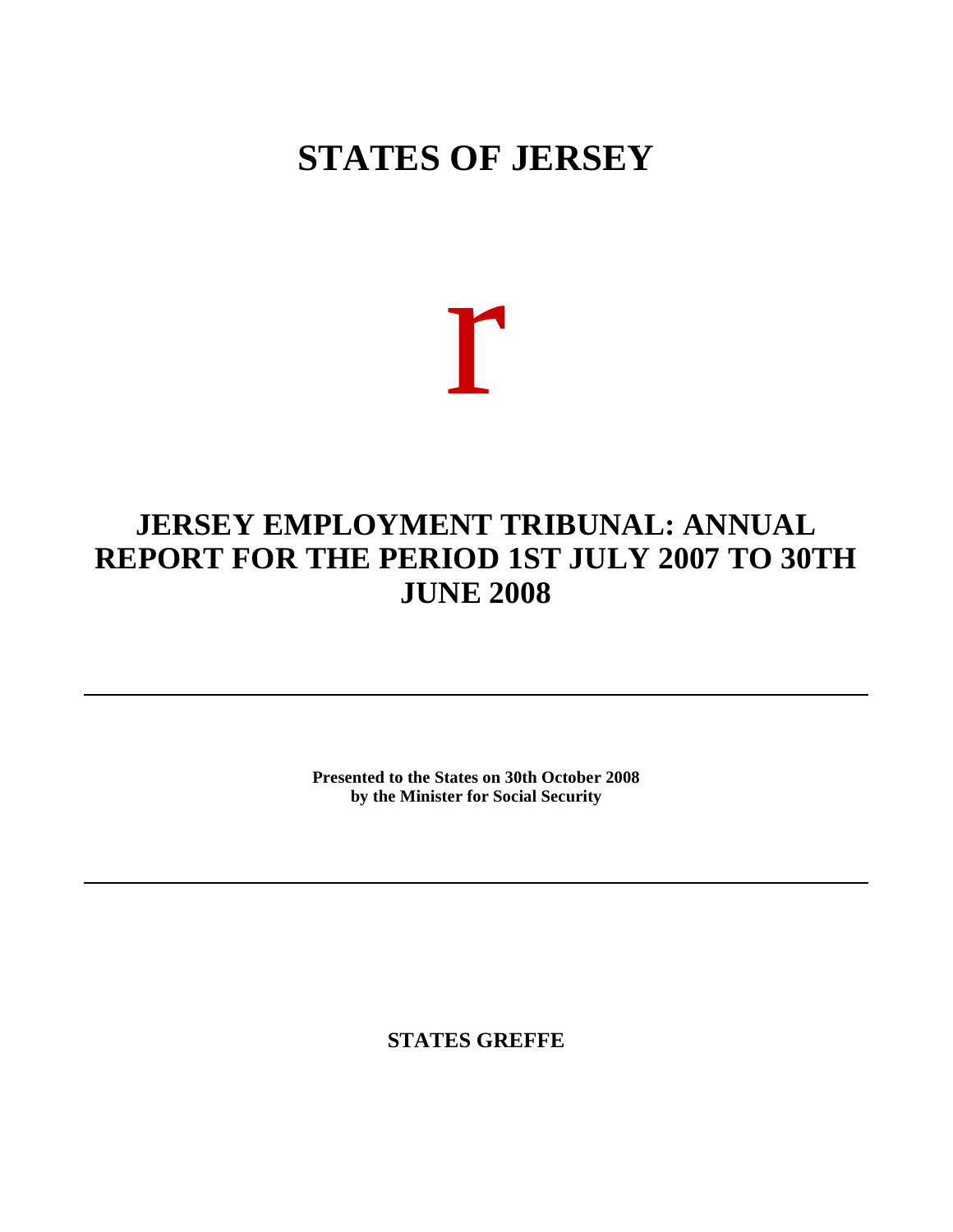#### **REPORT**

This third annual report covers the period from 1st July 2007 until 30th June 2008.

#### **Applications to the Jersey Employment Tribunal**

The Jersey Employment Tribunal received 164 applications during the period 1st July 2007 to 30th June 2008; this is 66 fewer applications than in the previous year. The spread of applications is not confined to one particular industry but reflects the diversity of Jersey's employment sector. In general, most applications are completed satisfactorily and have the essential content upon which the Chairman will seek to accept the application.

#### **Outcomes of Tribunal Applications**

The Employment Tribunal actively encourages both parties to meet with an Officer of the Jersey Advisory and Conciliation Service (JACS) to conciliate a settlement. In all instances, the Application forms and the Employer's Response forms are forwarded to JACS, unless one or both parties request that conciliation is not an option. Cases only come to the Tribunal where no agreement has been reached.

The 164 applications were dealt with in the following manner –

| Rejected   | 7               |
|------------|-----------------|
| Dismissed  | $\overline{5}$  |
| On-going   | 43              |
| Settled    | $\overline{76}$ |
| Withdrawn  | $\overline{14}$ |
| Struck out | $\overline{2}$  |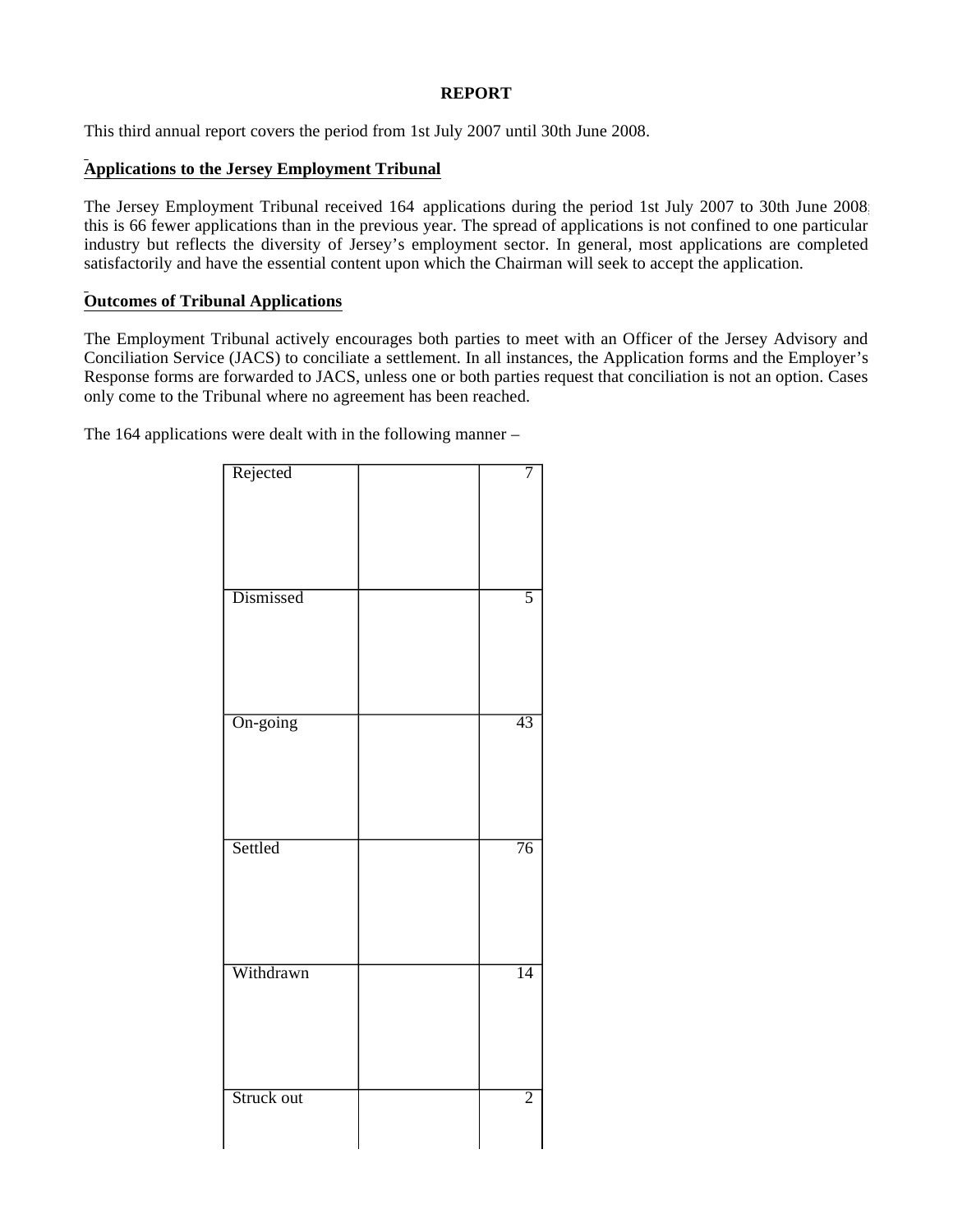| Found in favour | Applicant    | $\overline{11}$ |
|-----------------|--------------|-----------------|
|                 | Respondent   | 6               |
|                 | <b>Total</b> | 164             |

#### **The status of outstanding cases from previous years is as follows –**

#### **2005**

One case remains outstanding pending the outcome of a Royal Court Hearing.

#### **2006**

One case remains outstanding due to ill-health of the Applicant.

#### **2007**

Six cases remain outstanding from the period 1st July 2007 to 30th June 2008. Three are scheduled for hearing during 2008. One case remains outstanding due to ill-health of the Applicant. One case is subject to a police investigation and cannot proceed until the investigation is completed, and the remaining case is on hold as the Respondent's registered offices cannot be traced.

#### **2008** (to 30th June 2008)

Thirty-seven cases remain outstanding for the current year and are at various stages of the Tribunal process. This does not include outstanding cases from 2005 to 2007.

#### **Breakdown of Issues contained in Applications**

Most of the cases coming before the Tribunal continue to relate to unfair dismissal and payment of wages. The figures below however, do not include additional issues identified during the course of the Hearing. In some cases more than one issue applied at the time of registration.

| <b>Issues identified in Applications</b> | <b>Number</b> |
|------------------------------------------|---------------|
| Unfair dismissal                         | 115           |
| Payment of wages                         | 84            |
| Holiday pay                              | 37            |
| No contract                              | 19            |
| Termination of employment                | 39            |
| Minimum wage                             |               |
| Breach of contract                       | $\mathcal{R}$ |
| Total number of issues                   |               |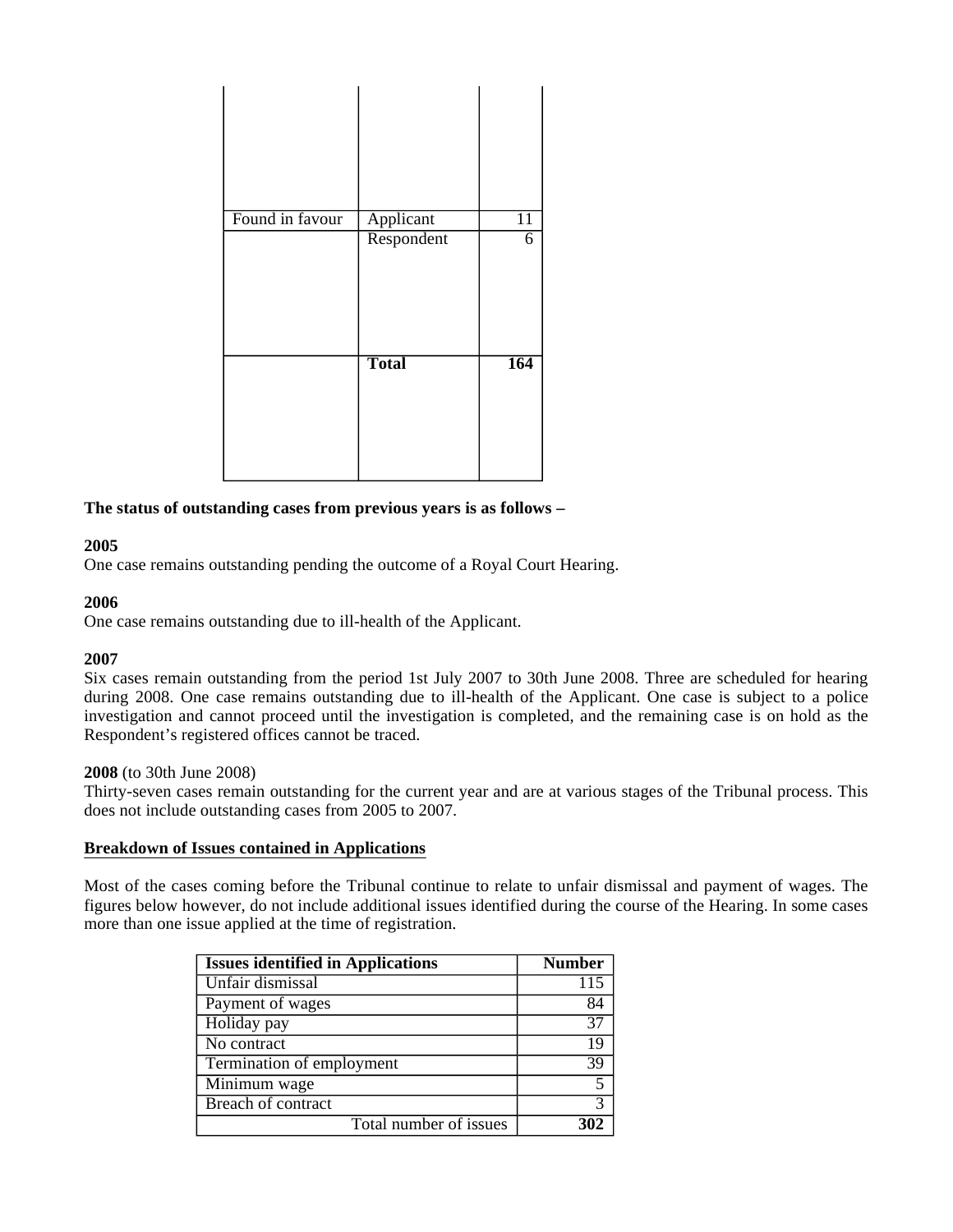#### **Number of Cases heard**

The Tribunal held 71 Hearings and 14 Interim Hearings during the period of this report. Numerous cas management meetings were also held in order to provide written directions to the parties involved in an effort to ensure that the relevant information was presented to the Tribunal in advance of any hearing.

| <b>Full Cases</b> |  |
|-------------------|--|
| Interim Hearings  |  |

#### **Total Awards and Penalties**

| <b>Awards to Employees</b> | Fines imposed on Employers |
|----------------------------|----------------------------|
| £142,339.36                | £9,350.00                  |

The Employment Law currently provides a set formula for the calculation of unfair dismissal awards and the Tribunal cannot reduce an award on the basis of an employee's actions or conduct leading up to the dismissal. The Minister for Social Security proposed an amendment to the Law, which was adopted by the States on 22nd October 2008.

When that amendment comes into force next year (subject to Privy Council approval), the Tribunal will have the power to reduce the compensation that an employer is ordered to pay where the employee has contributed to his or her own dismissal. That amendment will also give the Tribunal the power to order the re-employment of an unfairly dismissed employee, instead of a financial award.

On 25th September 2008 (Case No. 2008/82), the Royal Court found that the Jersey Employment Tribunal has no power under the Employment (Jersey) Law 2003 to impose a fine in respect of matters described in the Law as 'offences', for offences are matters for the criminal law and must be heard before the Magistrate's or Royal Court. It was decided that all sums received by way of fines since the Tribunal's inception would be repaid to employers as soon as possible. Fines totaling £7,750 will be returned and the Tribunal will not continue to seek payment of any unpaid fines. The following are described in the Law as 'offences' –

- Failure to provide employment particulars (i.e. contract of employment);
- Failure to pay the minimum wage;
- Failure to keep employment records;
- Failure to provide a pay statement (i.e. wage-slip).

The problem which arises is that there appears to be no mechanism to engage the criminal law in these matters, and the criminal law may be an unduly cumbersome and expensive way to deal with them. On the other hand, these are very important rights for employees, and there should be immediate and effective sanctions available to enforce them. It may be that the Law should be amended to allow the Tribunal to deal with these matters.

#### **Discrimination Law**

We look forward to the introduction of the Discrimination Law. Implementation of the new Law to prohibit discrimination in various areas – race, gender, and so on, is intended to be incremental. At present, the intention of the States is that the Tribunal will hear discrimination claims relating to employment. It is generally recognised that discrimination claims should be heard in the same relatively informal manner in which employment claims are heard.

The Tribunal does have the capacity; in terms of time, manpower and premises, to deal with any aspect of discrimination, and might reasonably be regarded as the most suitable forum for discrimination matters. Should the States wish the Tribunal to hear discrimination claims generally, rather than only claims relating to discrimination at work, this could be done.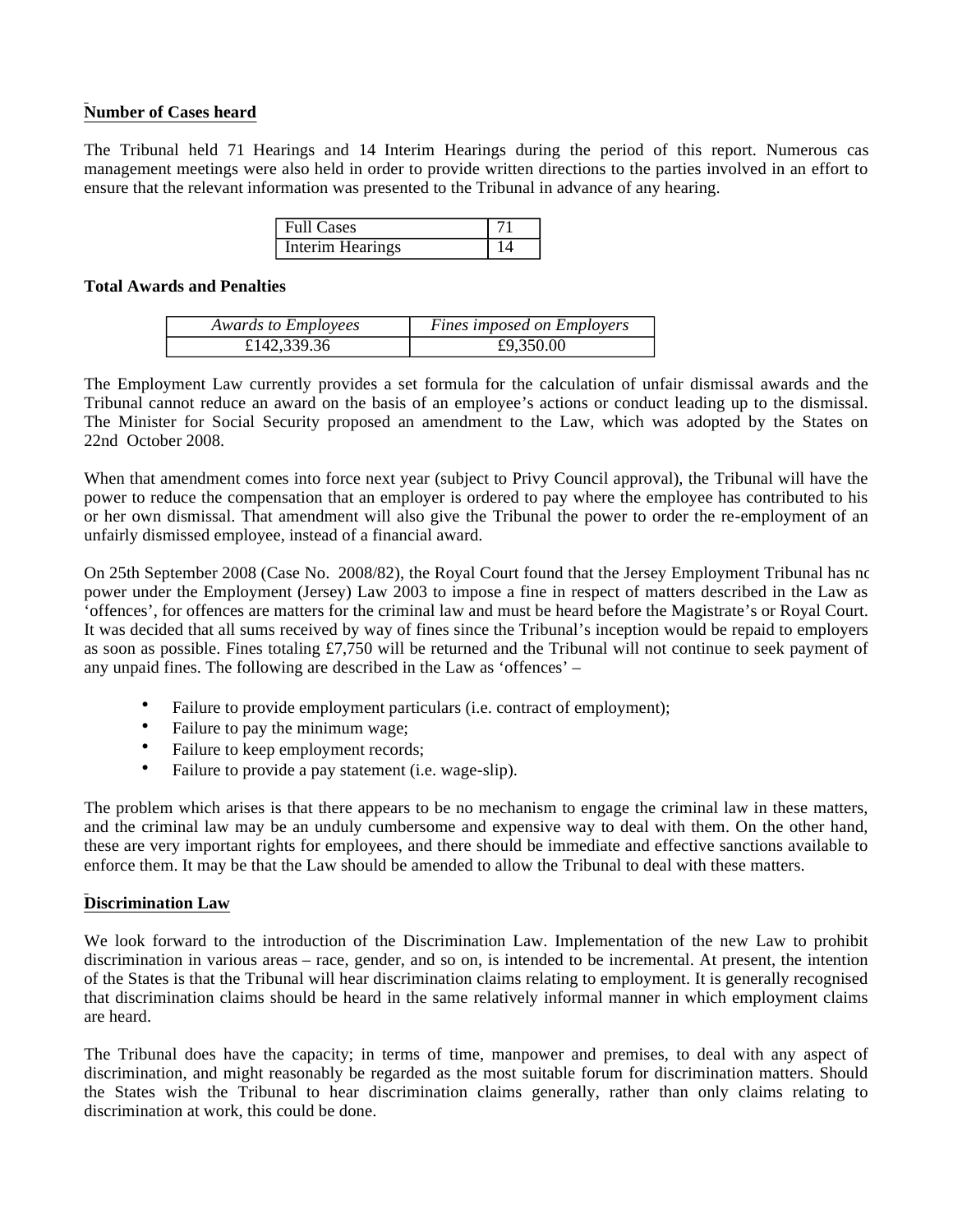It is impossible to gauge with any accuracy how much discrimination work will come to the Tribunal. In preparation, Tribunal members have already received discrimination law training.

#### **Training**

All the members of the Tribunal undertake additional training from time to time. With the introduction of new employment legislation, it is imperative that the members stay abreast of developments in employment relations and discrimination in the workplace, all of which will impact on the scope of the issues coming before the Tribunal in the future.

#### **Room hire**

The Tribunal suite of rooms is available for hire on the occasions that the Tribunal is not in session. This enables the Tribunal to offset its costs by a small amount each year.

The rooms have been used to hold Social Security, Medical Appeal and Health and Safety Tribunals. The venue is also suitable for conducting Mediations and Training events and also has been used to conduct hearings for other organizations.

#### **Tribunal Website**

The judgment section of the website – <www.jerseyemploymenttribunal.org> – has been updated following feedback from users and now provides a searchable database of all Tribunal judgments, by year, since 2005. The Tribunal is aware that judgments are useful to a large section of the public as a valuable source of background and research information, and as an indicator of Case precedent and Tribunal process.

**Employment Tribunal Chairman 23rd October 2008**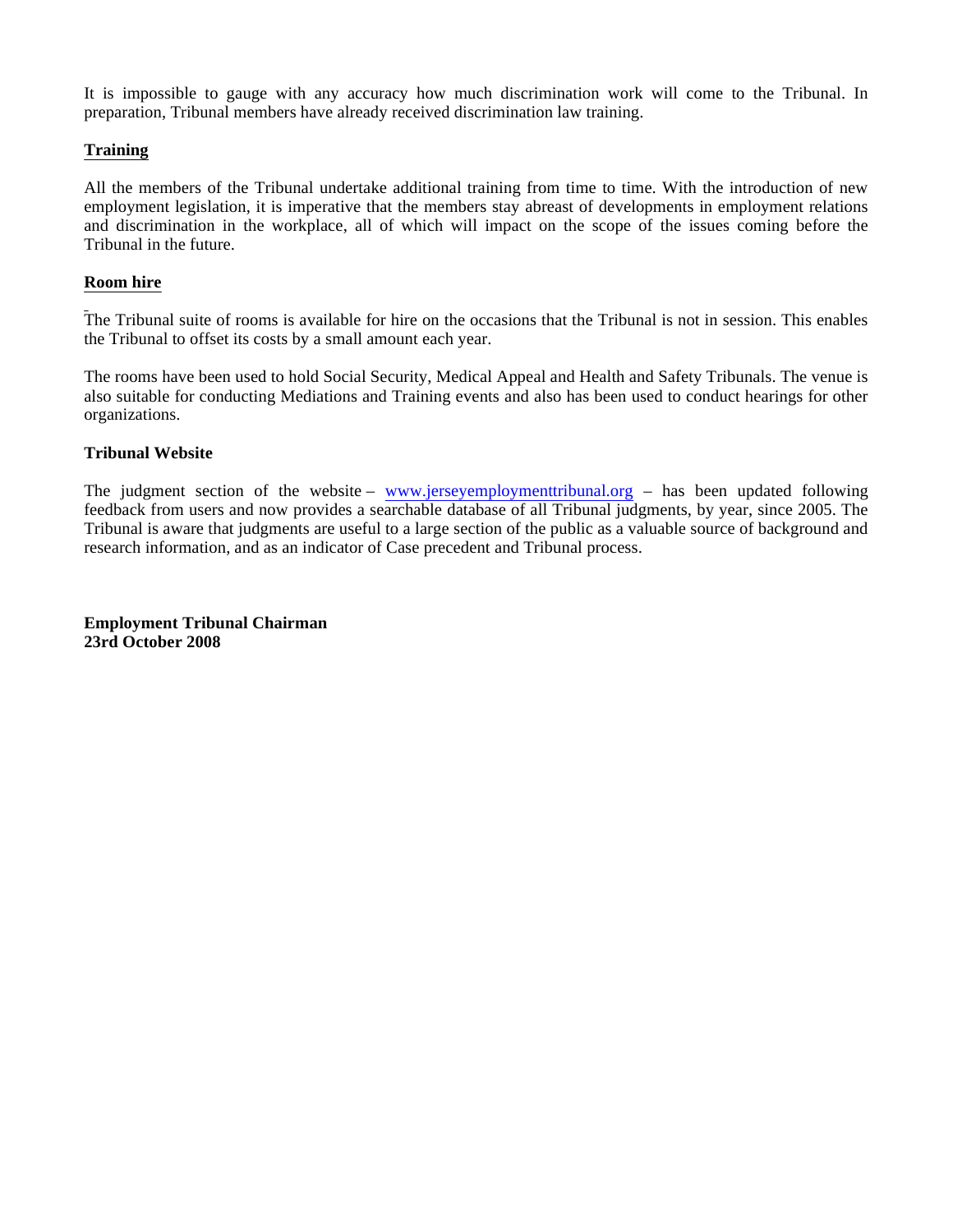#### **Employment Tribunal Members**

#### **Chairman**

Advocate David Le Quesne

#### **Deputy Chairman**

Mrs. Nicola Santos-Costa

#### **Employer Representative Side Members**

Mrs. Susan Armes Mrs. Mary Curtis Mrs. Kelly Flageul Mr. Stewart Mourant Mrs. Carol Harvey Mr. Peter Woodward Mr. Mark Therin

#### **Employee Representative Side Members**

Mr. Patrick Kirwan Mr. Samuel Le Breton Mr. William McPhee Mr. James McCartan Mr. Alan Hall Mr. Timothy Langlois Mr. Michael Baudains Mrs. Anne McPhee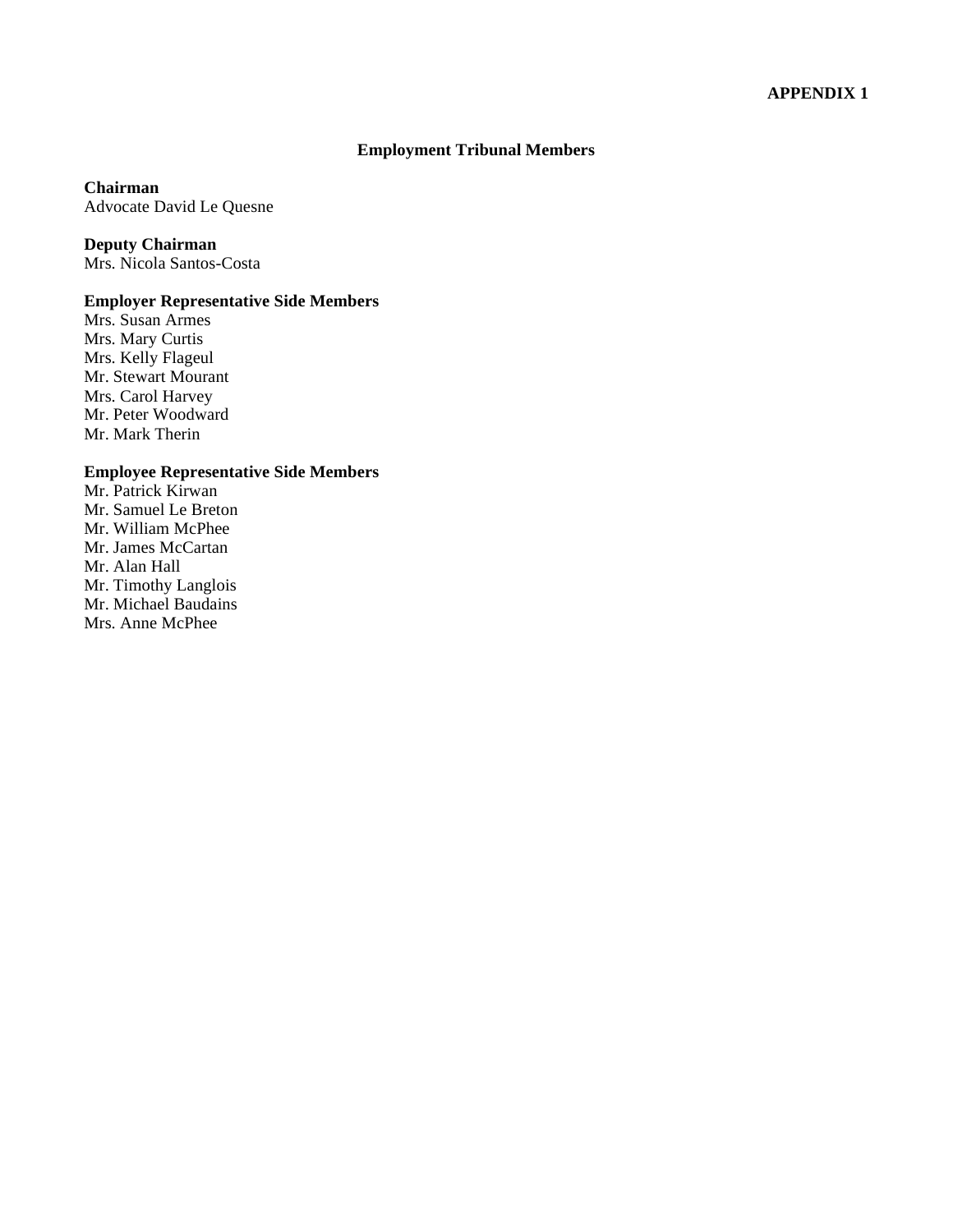

#### **Employment Tribunal Activity – July 2005 to June 2006**